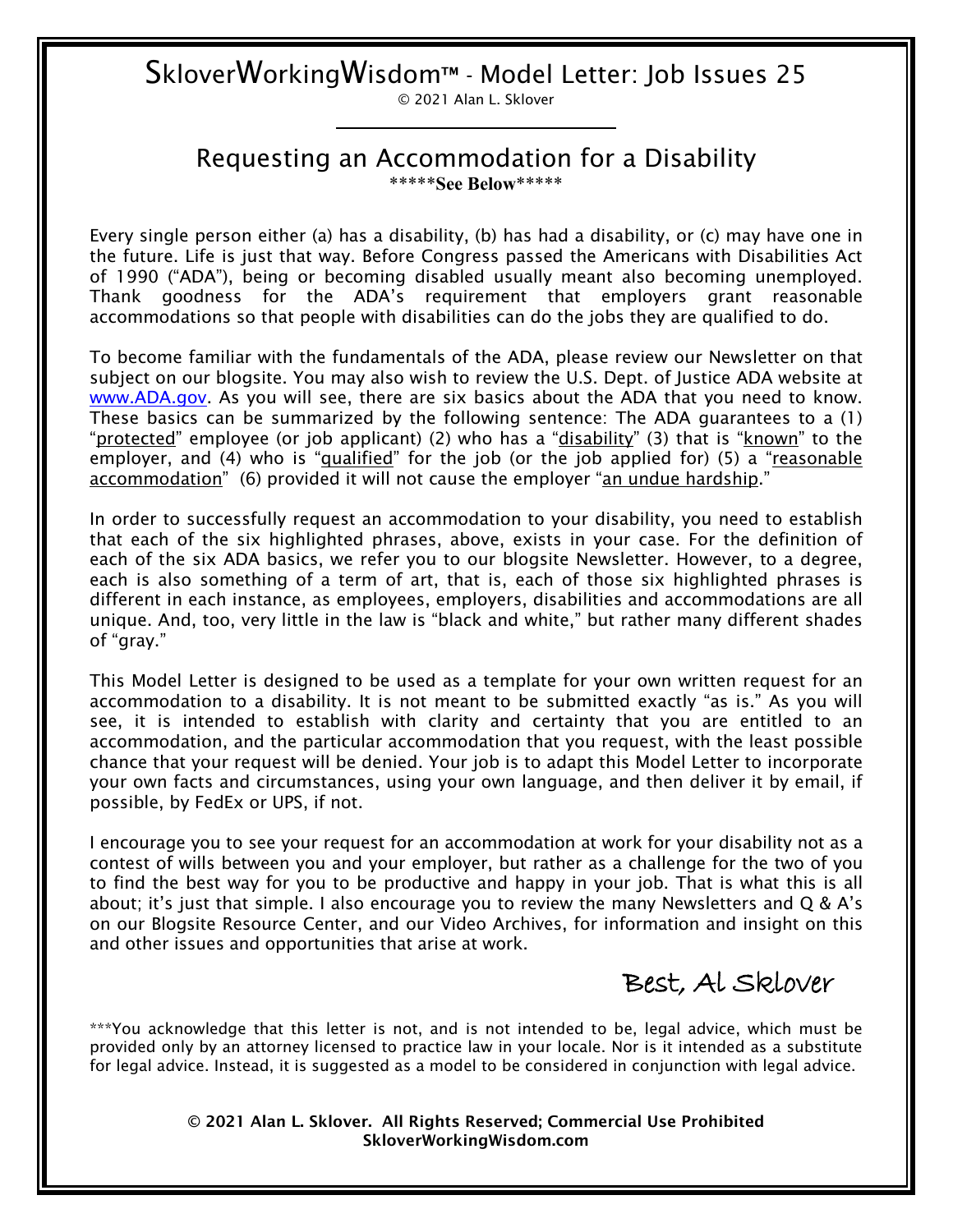### Richard Grabowsky 145 Kimball Avenue Manhattan, Kansas 66502

November 11, 2024

Sent by Email and By Overnight U.S. Mail (With Receipt)

Ms. Marilyn Davids Mr. George Santos Supervisor, Industrial Division Manager, Human Resources 9915 Tuttle Creek Blvd. 9915 Tuttle Creek Blvd.

International Ball Bearings International Ball Bearings Manhattan, Kansas 66513 Manhattan Kansas 66513

#### Re: Request for Reasonable Accommodation under the Federal ADA

Dear Marilyn and George:

A. Introduction: As you know I've been Design Manager for IBB now for six years. Unfortunately, I've developed a physical impairment that is creating a difficulty for me at work. Recently I did some internet research, and learned that there is a federal law that permits me to request an accommodation for this impairment. Because I want to continue to be a productive employee of International Ball Bearings, but have this disability, as defined by that federal law, the Americans with Disabilities Act, or "ADA," by this letter I am requesting from IBB a reasonable accommodation for my disability.

B. Details of Request for Accommodation: Here are the details of my request for an accommodation:

- 1. I am a "Protected Employee" under the ADA: IBB is an employer operating within the US, and has more than 15 employees. For this reason I believe I am a "protected employee" under the ADA.
- 2. I have a "Disability" as defined by the ADA: I have been diagnosed as having a limitation on my ability to hear resulting from a condition called "cochlear degeneration." My hearing disability has been diagnosed by Neil Gennaro, MD, a neurotologist. Because of this hearing limitation, certain of my job tasks have become problematic: I am having difficulty with (a) telephone use, (b) in-office discussions, and (c) attending large group meetings. A hearing aide will not provide sufficient help. Confirmation of my disability, and that a hearing aide will not suffice, is in a letter from Dr. Gennaro, which is attached.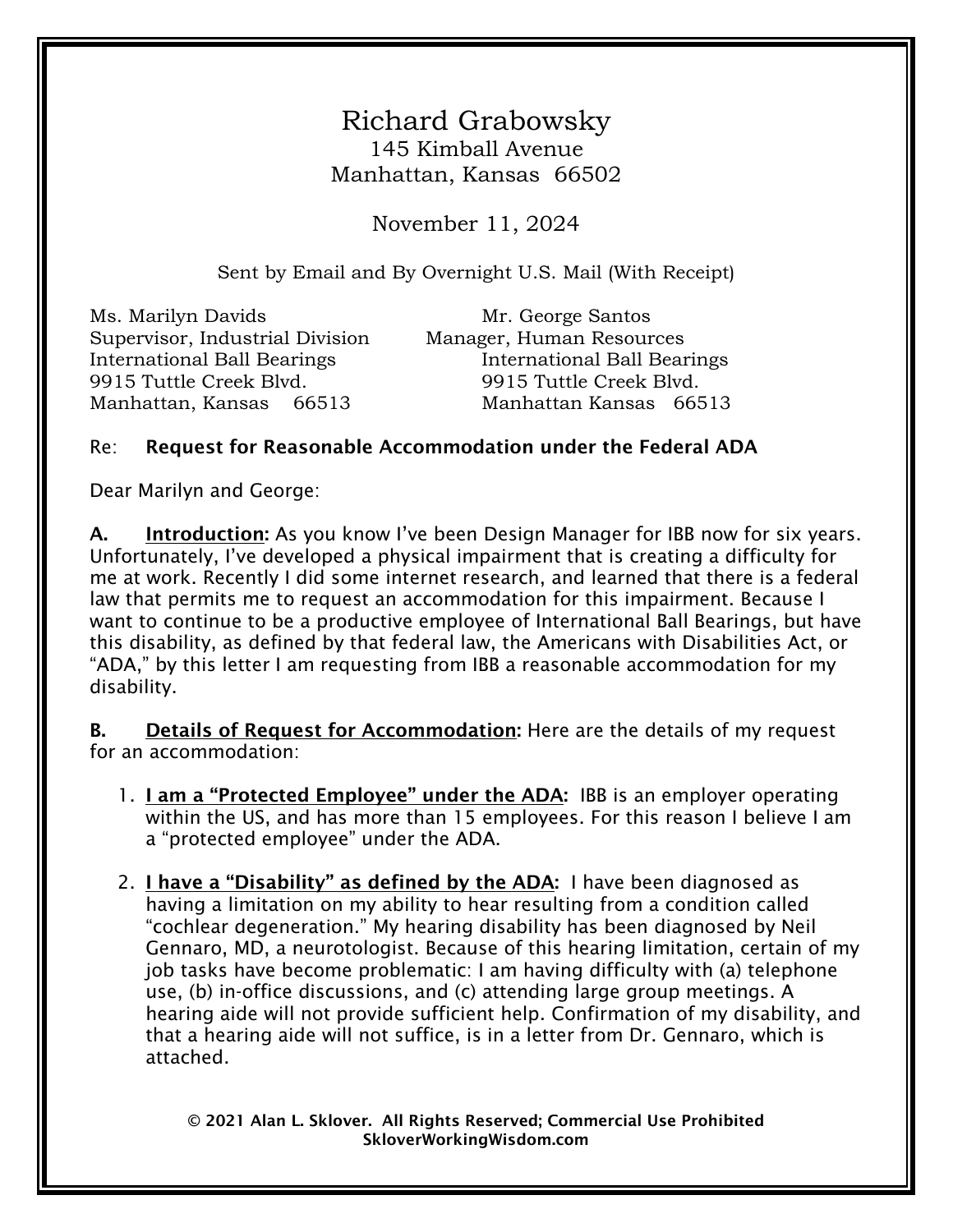- 3. My disability is a "Known Disability" to IBB: By this letter, I am making my disability "known" to IBB. (Or: I have previously discussed my disability with my manager, Mike Cataldo, several times during the past two months.)
- 4. I am "Qualified" for my position: I am certainly qualified for my position, as: (a) I have a degree in Industrial Design; (b) I have seven years experience in industrial design; (c) I have been in my present position for four years now and have in each of those years received a positive performance appraisal.

#### 5. These are the "Reasonable Accommodations" I request:

- (i) First, I request that IBB install amplifiers on the three telephones in my office so that I can adjust the volume if and when I use them.
- (ii) Second, I request that IBB install a "text telephone" in my office so that, if the amplifiers installed on my telephones do not work sufficiently, or there is other background noise at the time that disrupts my hearing what is being said, I will be able to view on my computer screen what telephone callers are saying.
- (iii) Third, I request that my desk be moved to a different place in my office, or to a different office, because the air conditioning and heating duct provides so much background noise that it drowns out people's voices.

Of course, I am open and flexible to any alternative accommodations that you believe would be preferable or more appropriate.

6. These Accommodations Should Not Constitute an "Undue Hardship" for IBB: Taking into consideration IBB's size and resources, as well as the nature and cost of my requested accommodations, I can't imagine that they would be considered an "undue hardship" for the company. However, if you do believe it may be, I would be willing to consider both (a) alternatives you might suggest, and (b) sharing the cost with IBB. Please let me know.

#### C. Additional "Process" Requests:

- 1. I ask that, to the very greatest extent possible, my medical information be kept in strict confidence.
- 2. Please take those steps necessary to prevent my being retaliated in any way, in the near- and long-term future – for requesting this disability accommodation, including my opportunities for advancement.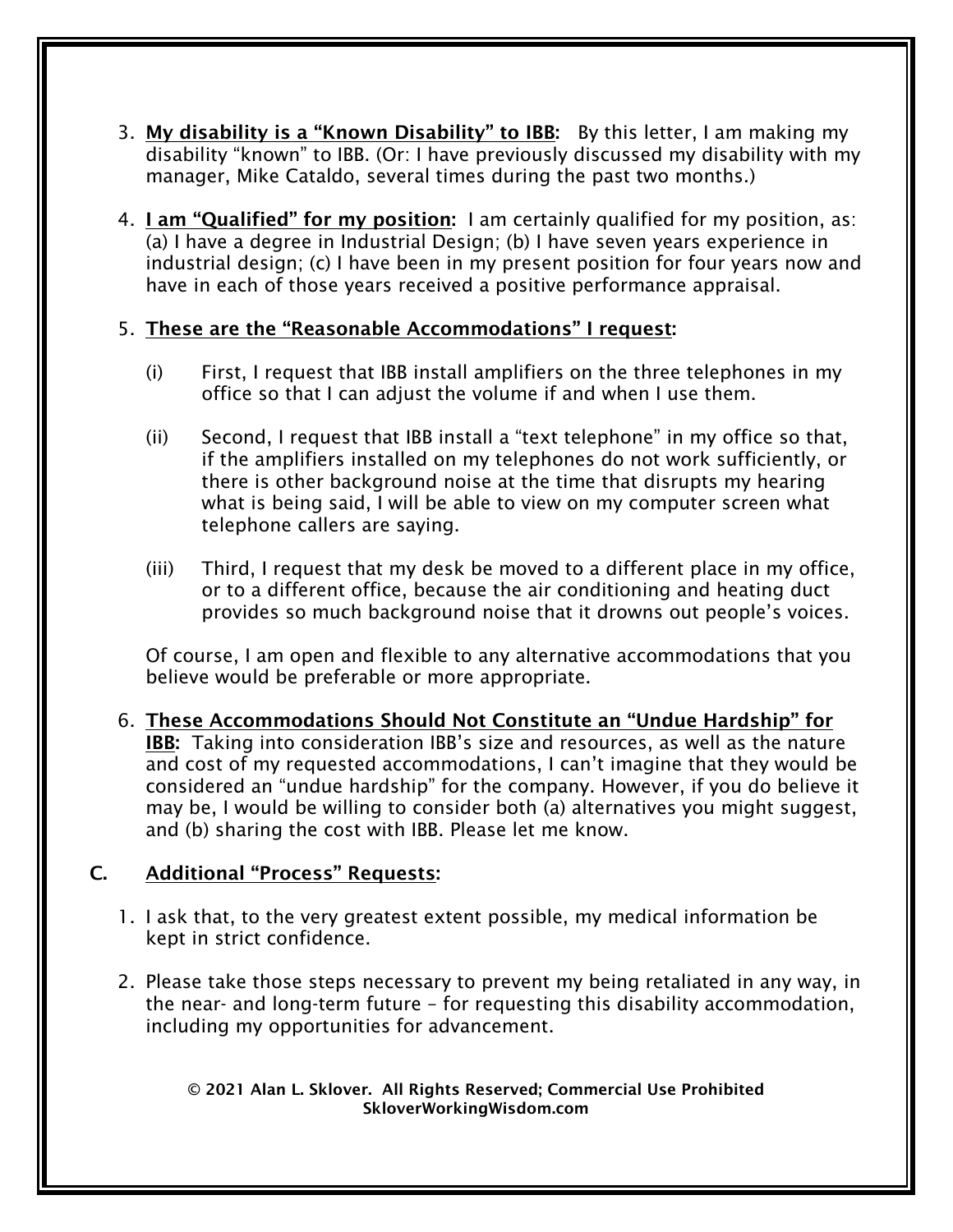- 3. I have done my best in reviewing IBB's Employee Handbook and Policy Manual to find any procedures or forms I must complete for this request. If I have overlooked any, please let me know at your earliest opportunity.
- 4. Likewise, if you are aware of any law of our state that provides employees greater rights or benefits regarding accommodations for disabilities, would you please alert me to them.
- 5. Should anyone have any questions or comments about this request, would you please send them to me by email, to best avoid any possible miscommunications or confusion.
- 6. Should anyone want to communicate with Dr. Gennaro, please let me know so I can give him authorization to release confidential medical data.
- 7. Would you kindly try to respond to this request as promptly as possible.

Very truly yours,

Richard Grabowsky

Richard Grabowsky

cc: Dr. Neil Gennaro's Letter

\*\*\*See the Next Page for Suggestions regarding Transmitting Your Request Letter\*\*\*